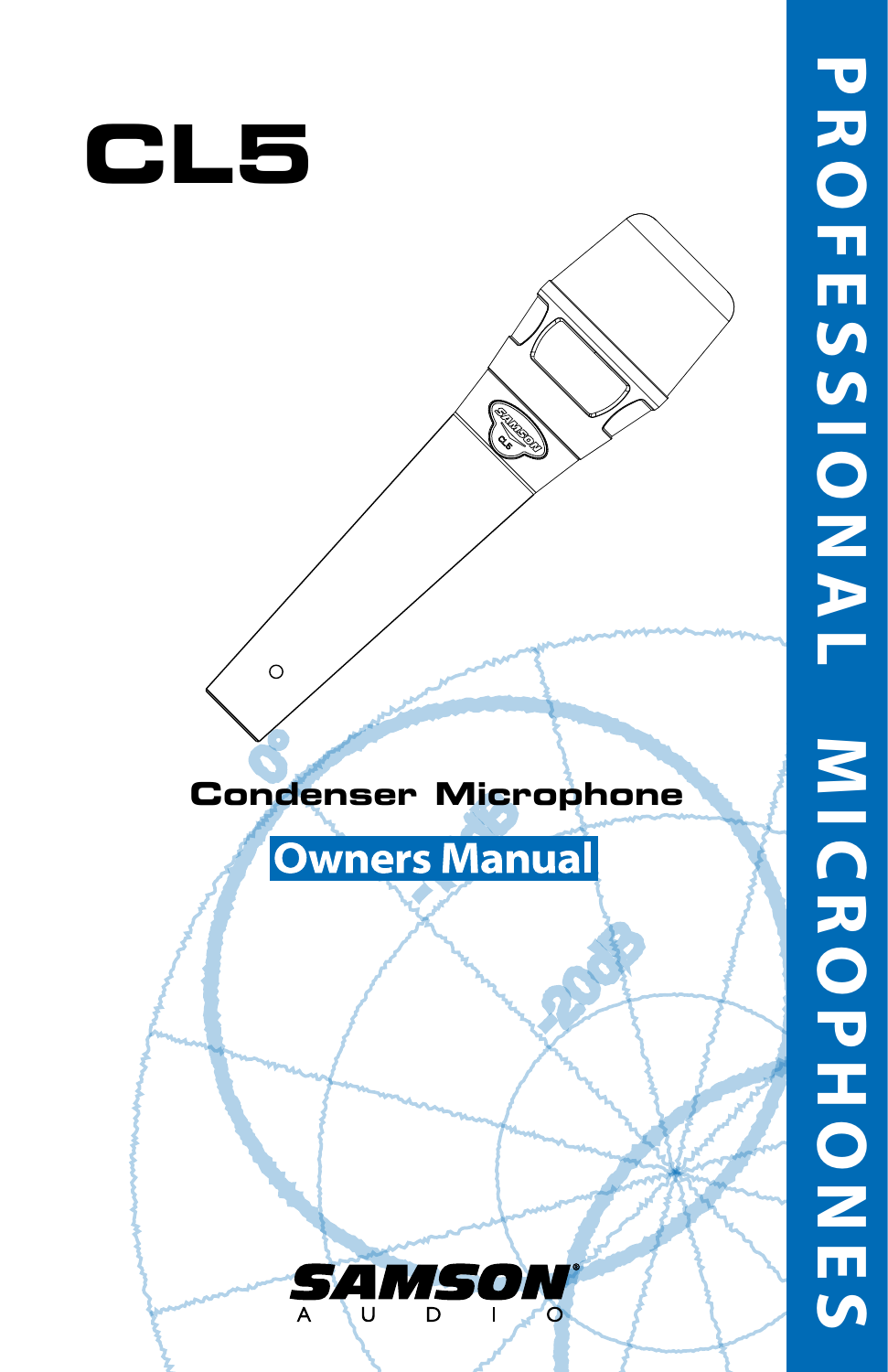### **Table of Contents**

Copyright 2007 Samson Technologies Corp. Printed August, 2007 v1 Samson Technologies Corp. 45 Gilpin Avenue Hauppauge, New York 11788-8816 Phone: 1-800-3-SAMSON (1-800-372-6766) Fax: 631-784-2201 www.samsontech.com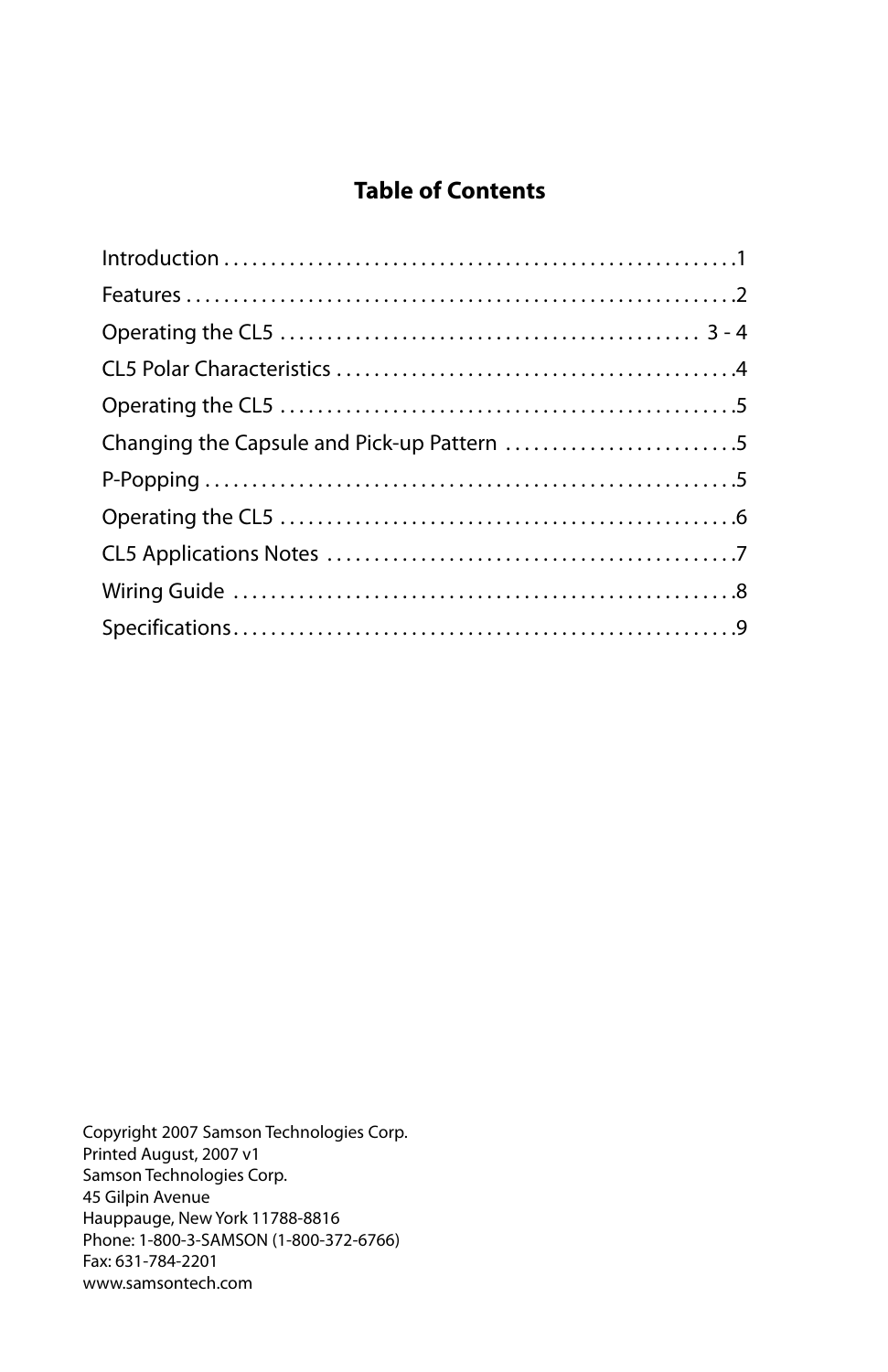### **Introduction**

Thank you for purchasing the CL5 Condenser Microphone from Samson Audio. The CL5 is a handheld, externally biased, true capacitor (condenser) pressure gradient microphone that excels in both live performance and recording applications. Designed for the discriminating artist and sound engineer, the CL5 provides the warmth, presence, air and detail of a highend studio condenser in a convenient handheld body, ideal for on stage applications. The heart and soul of the CL5 is its sophisticated capsule and advanced head-amp electronics. The microphone employs and half-inch capsule with a 3 micron, gold sputtered, tensioned diaphragm with the ability to capture every detail of the sound source. The head-amp has been designed using high-speed, low-noise operational amplifiers along with carefully selected discrete components to provide extended bandwidth and low noise. In addition to its linear frequency response, the microphone has also been designed to withstand high sound pressure level capabilities of 148 dB. The CL5's cardioid pick up pattern ensures maximum gain before feedback and the dual stage windscreen, greatly reduces the chance of "p popping". The CL5's stylish and ergonomic body has been designed to provide comfort and maximum feedback rejection. The microphone can easily be mounted to any standard mic stand using the included mic clip. The microphone comes complete with a soft cloth mic sock and aluminum carry case. Ideal for a variety of miking applications from vocals to instruments, ensembles to soloist, to just about any sound source that needs to be amplified or recorded, the CL5 condenser microphone brings a high level of accuracy and audio performance. For the serious vocalist who wants a studio quality condenser microphone on stage, the CL5 is the perfect solution.

Should your microphone ever require servicing, a Return Authorization number (RA) must be obtained before shipping your unit to Samson. Without this number, the unit will not be accepted. Please call Samson at 1-800-3SAMSON (1-800-372-6766) for a Return Authorization number prior to shipping your unit. Please retain the original packing materials and if possible return the unit in the original carton and packing materials. If you purchased your Samson product outside the United States, please contact your local distributor for warranty information and service.

Also, be sure to check out our website (www.samsontech.com) for complete information about our full product line.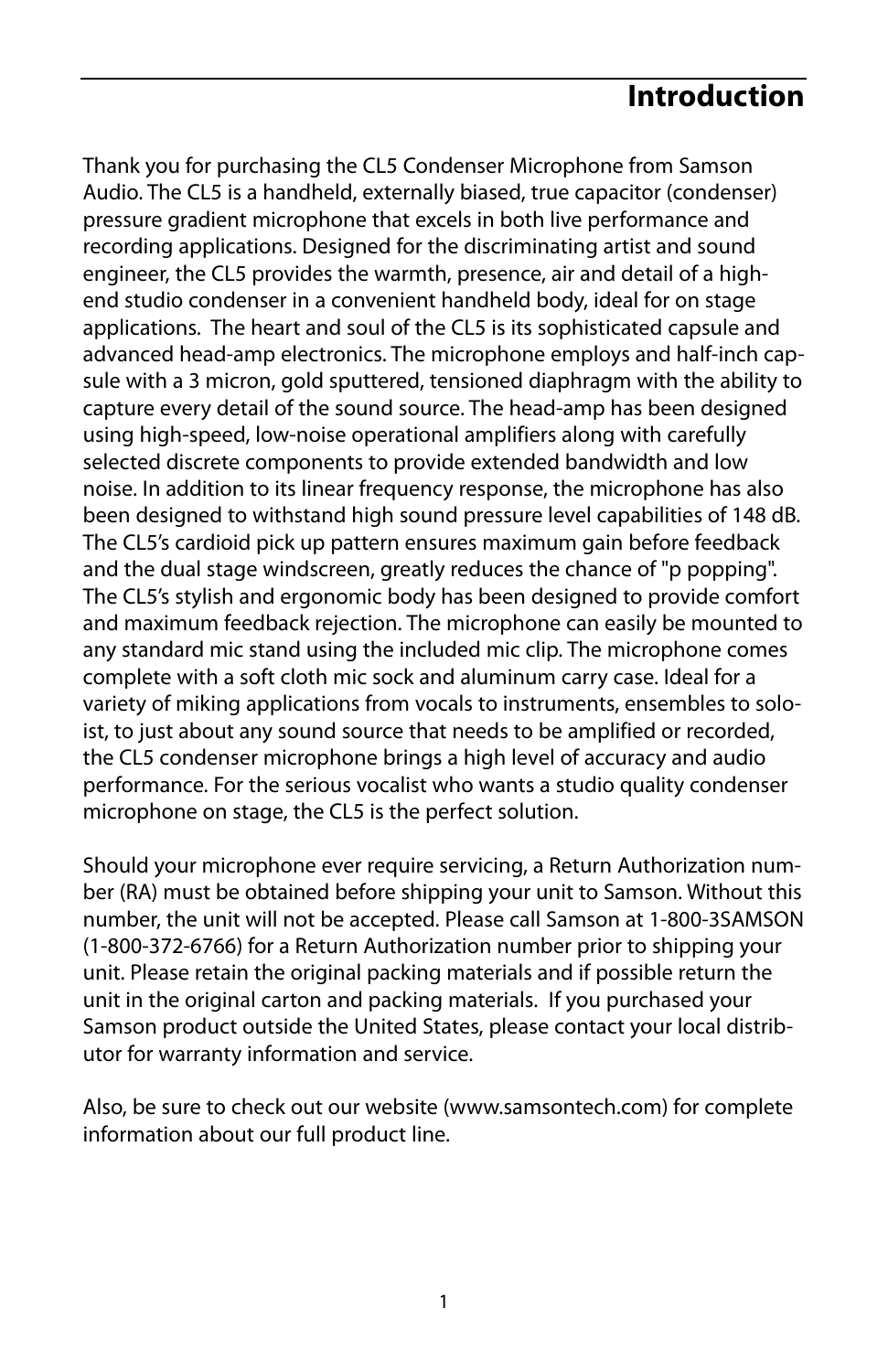### **Features**

#### **CL5 Features**

The Samson CL5 condenser has been produced using state-of-the-art microphone technology and is engineered to the finest detail. Here are some of its main features:

- Extended range linear frequency response for optimum reproduction and exceptionally clear, crisp sound with great transient response.
- Ultra sensitive, low mass capsules featuring three micron, gold-sputtered diaphragms capture up all of the nuances of any performance.
- The cardioid polar pattern rejects signals not originating directly in front of the mic capsule minimizing feedback problems.
- High SPL capability of 148 db lending itself to a wide range of miking situations like brass and percussion.
- Special shock-mounted capsule to minimize handling noise and provide additional protection.
- The dual stage windscreen, greatly reduces the chance of "p popping".
- The CL5 can be mounted on any standard microphone stand using the included mic clip.
- Rugged die-cast case construction ensures reliable performance in even the most demanding environments.
- Gold plated XLR connector provides long-lasting reliable connections.
- Included foam-lined impact resistant aluminum carrying case for convenience when transporting the CL5 to or from studios and venues.

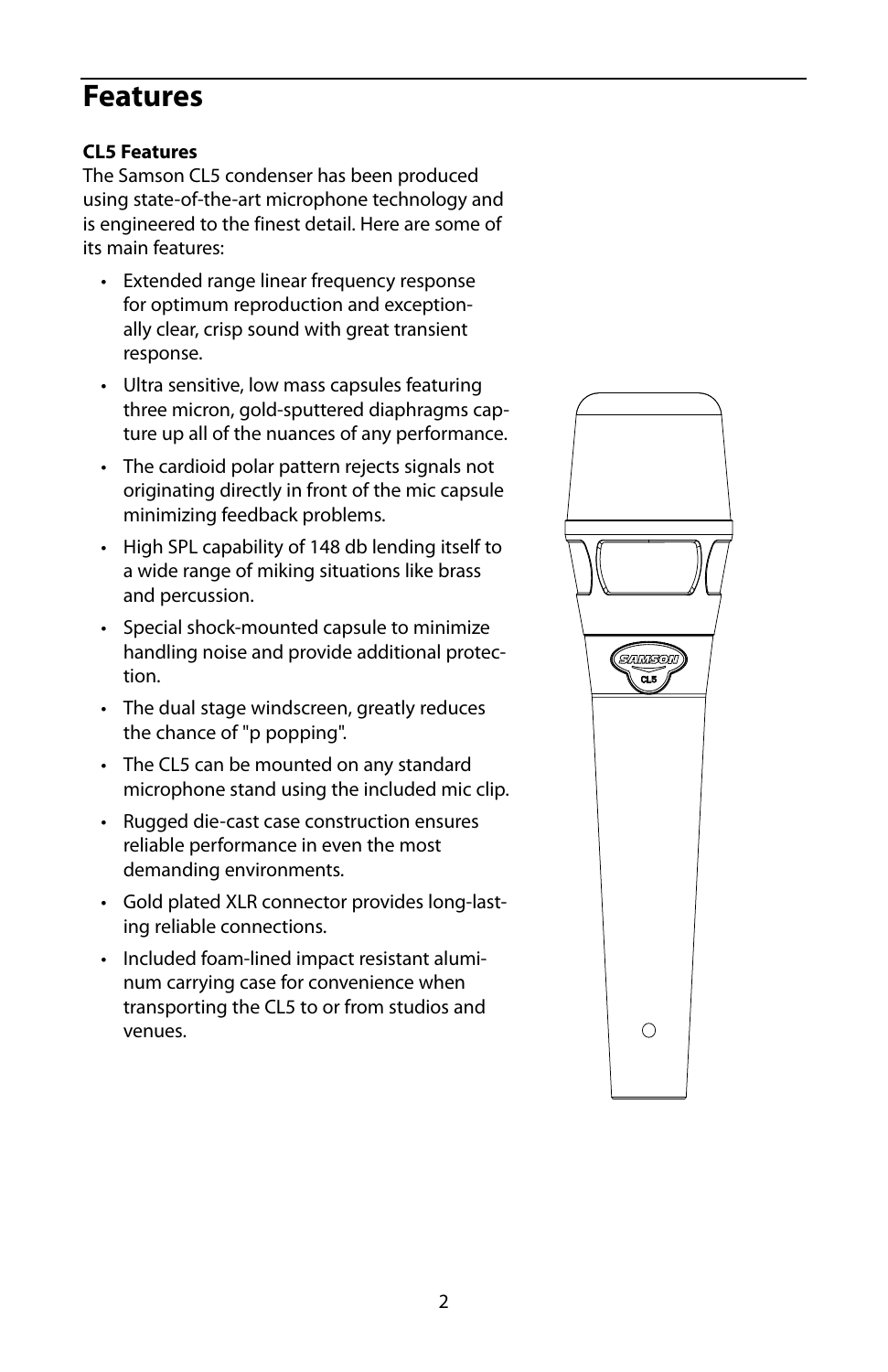# **Operating the CL5**

#### **Powering the CL5**

The CL5 is a condenser microphone and therefore needs to be operated by connecting a phantom power supply. Phantom power is standard on most quality mixers, outboard mic-pres and hard disk recorders. If necessary, an external phantom supply (like the S phantom by Samson Audio) can also be used. The CL5 receives the phantom power directly from a mic cable when connected to a mixer or other microphone input that includes a phantom supply. The power is actually sent OUT of the microphone INPUT, riding silently along with the audio signal. (Fairly mysterious, eh?) Most mixers have a switch to engage the phantom power so be sure to check that the phantom power is on.

#### **Setting Up the Signal Level**

When connecting the CL5 to a mixer or recorder input, be sure that the input is of microphone level. Also, be sure that the phantom power is engaged as explained in the previous section "Powering the CL5". Most mixers and recorders of reasonable quality will offer a microphone input with mic trim (usually called Trim or Gain) control. The purpose of the mic trim control is to optimize the amount of good signal to any noise associated with the mixers electronics. A good mic pre with trim also will have a PEAK or CLIP LED. To set a good level on the mic, set the CL5 up in front of the desired sound source and slowly raise the mic trim control until you see the PEAK LED light up. Then, turn the mix trim control down until the LED does not light any more. On most mixers, the ideal setting is that the trim control is turned up as much as possible without lighting the PEAK LED.

#### **Microphone Placement**

In order to maximize the sound quality, you must pay careful attention to the placement of your CL5 and how it is positioned for the instrument or vocalist that you are miking. All uni-directional or cardioid microphones exhibit a phenomenon known as "proximity effect." Very simply put, proximity effect is a resulting change in the frequency response of a microphone based on the position of the mic capsule relative to the sound source. Specifically, when you point a cardioid mic directly at the sound source (on axis) you will get the best frequency response, however when you start pointing the microphone slightly away (off axis) you will notice the low frequency response dropping off and the microphone will start to sound thinner.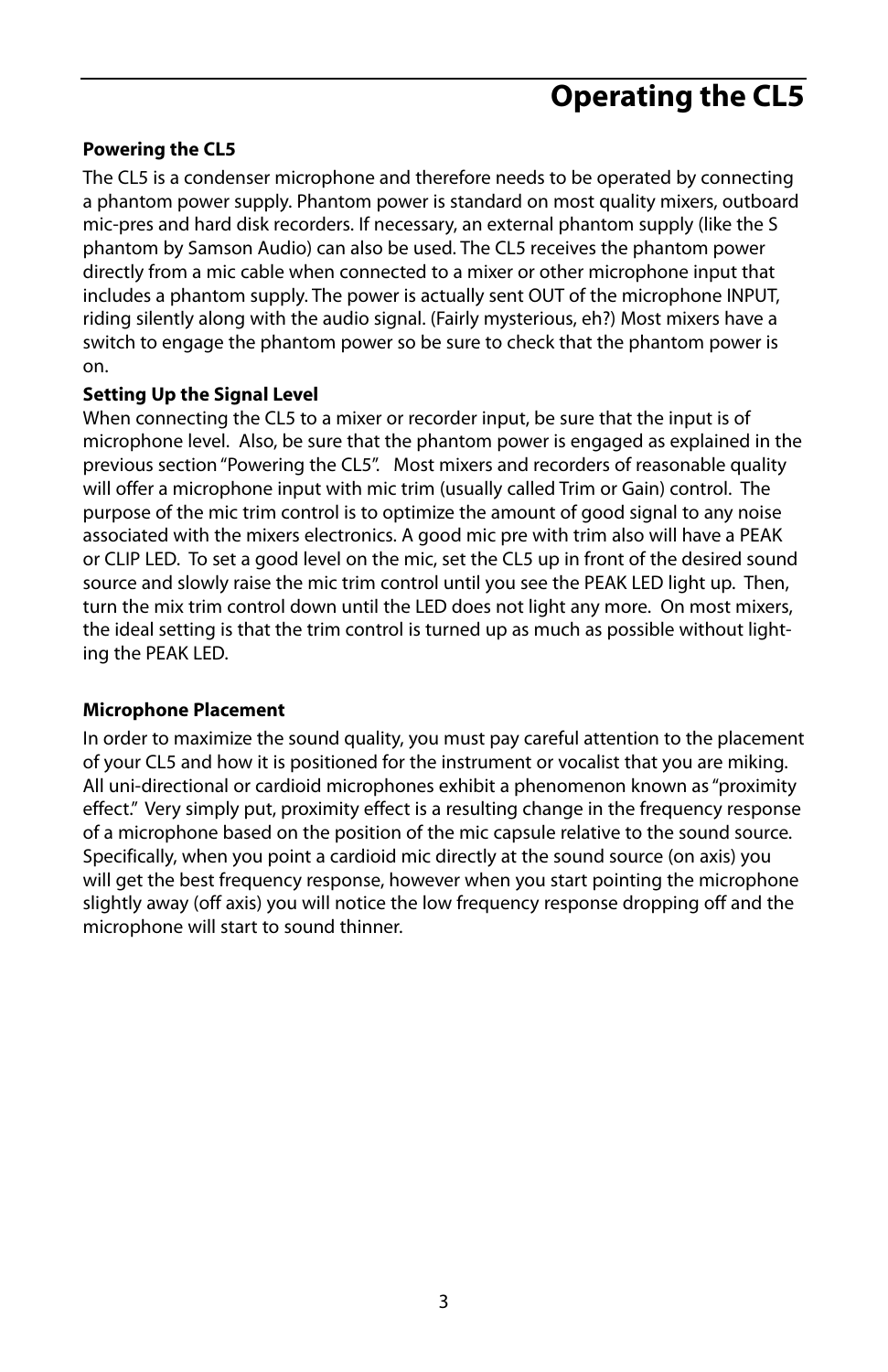# **Operating the CL5**

#### **CL5 Polar Characteristics**

Every microphone has a characteristic polar pattern that determines how well it accepts or rejects signal coming from various areas around the microphone. For example, bi-directional or figure-eight microphones pick up directly from the front and back while rejecting the signal at the sides and omnidirectional microphones accept all signals regardless of where those signals originate (in front of the mic, behind it, to the side, etc.). In contrast, directional cardioid mics are specifically designed to accept mostly signal coming from directly in front, and to reject signal coming from behind or from the side. The CL5 's cardioid polar pattern is ideal for live sound stage applications. Below is a description of the Cardioid pattern and how it's used in different applications.

While Omni and Bi-directional microphones are very useful for a variety of specialty applications, the majority of miking situations in recording and live sound require unidirectional or cardioid microphones. The uni-directional pick-up pattern allows for better separation of instruments in the studio and more control over feedback in live sound reinforcement. When positioned correctly, the cardioid pickup pattern allows you to pick up more of the sound you want and less of the sound you don't want. In live sound situations, the polar pattern also determines how prone a particular microphone is to inducing feedback. Feedback is that characteristic nasty howling sound that occurs when a mic is placed too close to a loudspeaker—the signal from the loudspeaker is fed into the mic, then into the loudspeaker, then into the mic, over and over again until an oscillating tone is generated. The cardioid pattern utilized by the CL5 is so good at rejecting signal not coming from directly in front of the microphone, you'll find that use of the CL5 greatly minimizes feedback problems.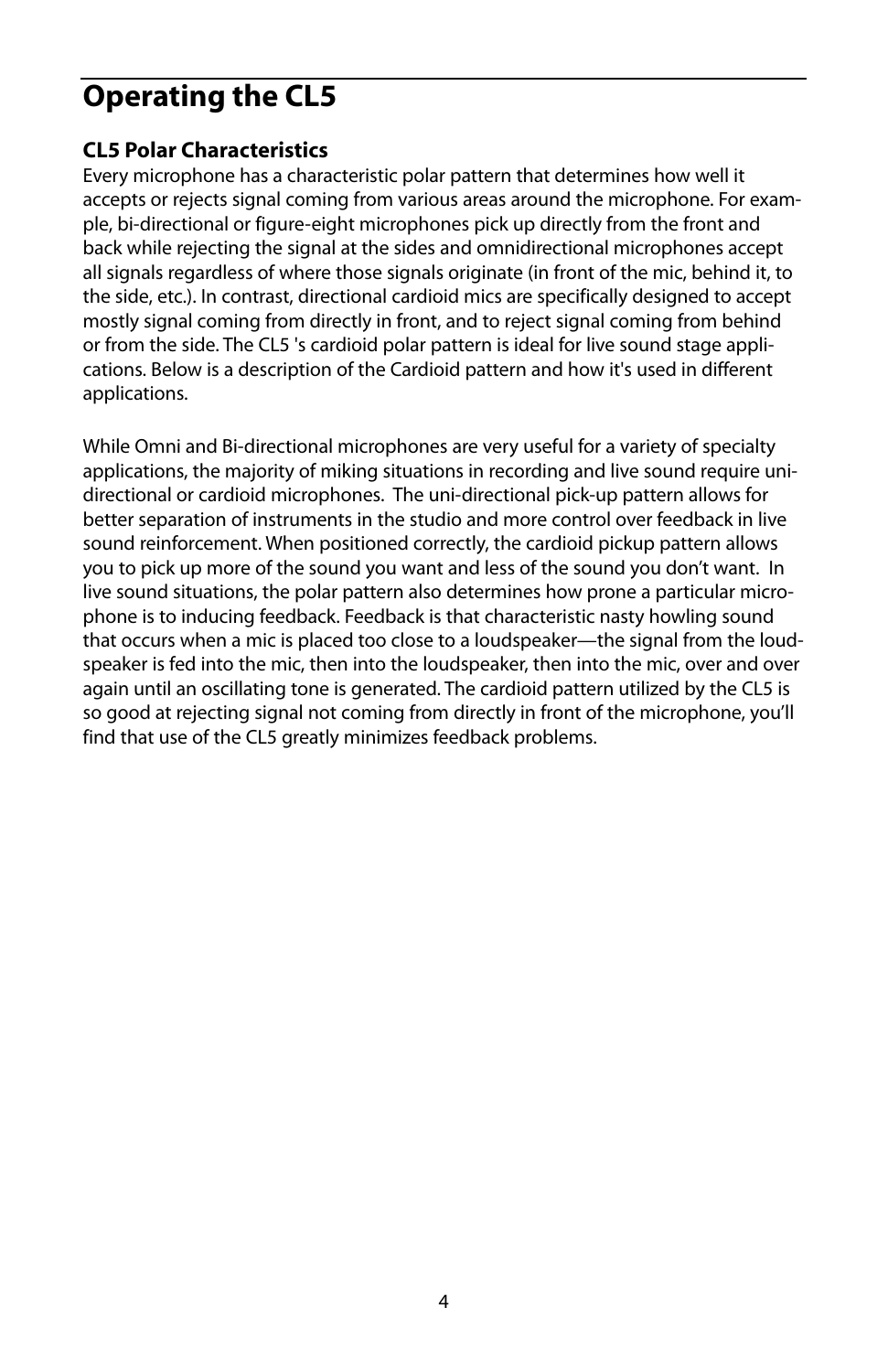# **Operating the CL5**

#### **P-Popping**

P-Popping is that annoying pop that you can get when the microphone diaphragm gets a blast of air from a vocalist pronouncing words with the letter "P" included. There are a few ways to deal with the problem including using an external pop filter. Some famous engineers have relied on an old nylon stocking over a bent clothes hanger, which actually works very well. You can also try placing the microphone slightly off axis (on a slight angle) from the vocalist. This can often solve the problem without using an external pop filter. However, for a more reliable solution, the CL5 matched pair kit comes with two micro perforated pop filters which are extremely useful in reducing p-popping. For outdoor use you may find the included foam windscreen useful for reducing the turbulent noise.

#### **Stand Mounting the CL5**

The CL5 can be mounted to any standard microphone stand using the included mic clip . Be aware of a phenomenon called the proximity effect which causes a noticeable increase in low frequencies (bass response) when a microphone is close to the audio source. This can have positive impact—for example, it will cause your instrument or voice to sound much fuller when you sing close to the mic than when you mic it at a distance. The key to developing the best mic technique is experimentation, along with awareness of the general principle that, the closer your CL5 is to a signal source, the greater the bass response.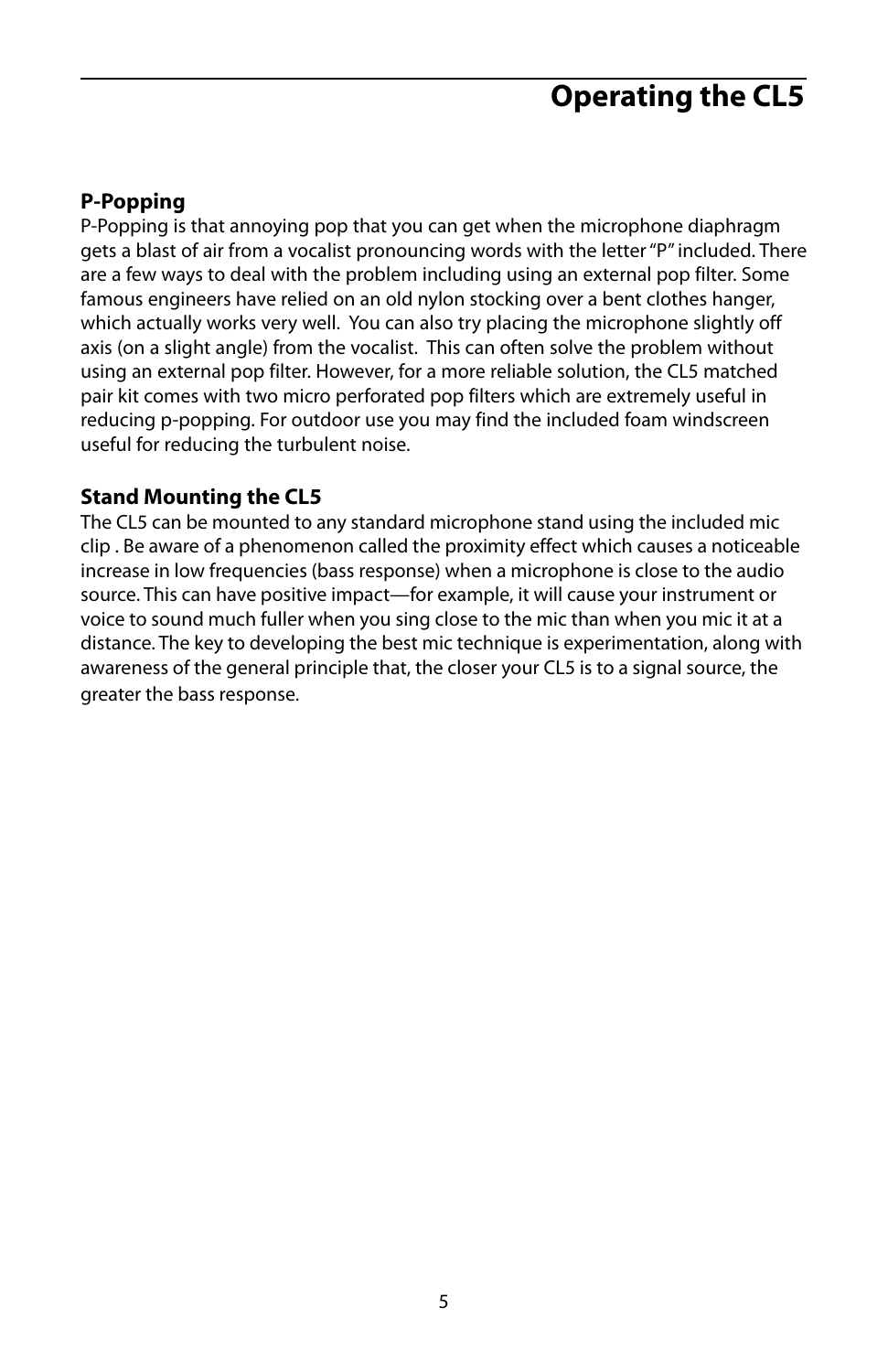# **CL5 Applications Notes**

#### **Application Notes**

The CL5 is a great microphone choice for many instrument miking situations. Below is a brief guide on using the CL5 in some typical applications:

#### **Acoustic Guitar**

There are a variety of ways that the CL5 can be used to mic an acoustic guitar. The microphone placement will depend on the type of instrument and what kind of sound you're looking to capture, for example the tonal quality you want to focus on, and how much finger slide or pick noise you may or may not want. When miking a standard steel string acoustic, a good place to start is with the microphone positioned pointing towards the end of the fingerboard at a distance of about 6 inches to 2 feet away from the instrument. You can experiment by moving the microphone slightly in the direction of the sound hole, which will produce more low frequencies, or move it in the direction of the fingerboard to capture more high-end or to remove any unwanted boominess. For nylon string acoustic, try positioning the microphone above the bridge to emphasize more of the attack from the sound of the finger picking, or for less, move the mic closer to the sound hole. If you have a pair of CL5's, try one positioned at the fingerboard and the second over the sound hole.

#### **Piano**

You can achieve outstanding results using the CL5 on acoustic piano. Several placement approaches can be used depending on the size of the piano, and the type of sound you are looking to record. When miking a Grand Piano, (for an ambient sound like that used in a classical recital), a single CL5 can be positioned directly in front of the instrument. Open the lid to the full position and place the microphone five to twenty feet in front of the instrument. For a more contemporary ensemble sound, place two CL5's in the piano positioning one over the low strings and the other of the high strings.

#### **Overhead Drum Kit**

Because of it's extended high frequency response and fast transient response, the CL5 performs outstandingly when used as an overhead cymbal microphone. You can position one CL5 on a boom mic stand directly above the kit pointing from front to back. For stereo miking, use two CL5's placed over the drum set at a distance of three to five feet. You can experiment with the exact placement depending on the size of the room and whether you're looking for an ambient or close-miked sound. In general, when miking a drum kit, it's a good idea to start with the overhead mics. Even though you use the overhead mics mostly for the cymbals, try to get the entire kit to sound great in the overheads. Then it will be easier to just bring up your individual mics for more attack and thickness in the overall sound.

#### **Hi Hat**

The CL5 is a perfect microphone for miking Hi Hats thanks to its smooth top end and the ability to capture fast attack transients. Try placing the microphone over the edge of the top cymbal. Experiment by moving the mic further over the cymbal to produce more of a stick sound, but keep in mind it may pick up more of the kit. Remember that the CL5 has a cardioid frequency response, so position the microphone in the direction of the Hi hat, but for increased separation, be sure to point the mic away from other drums or cymbals whenever possible.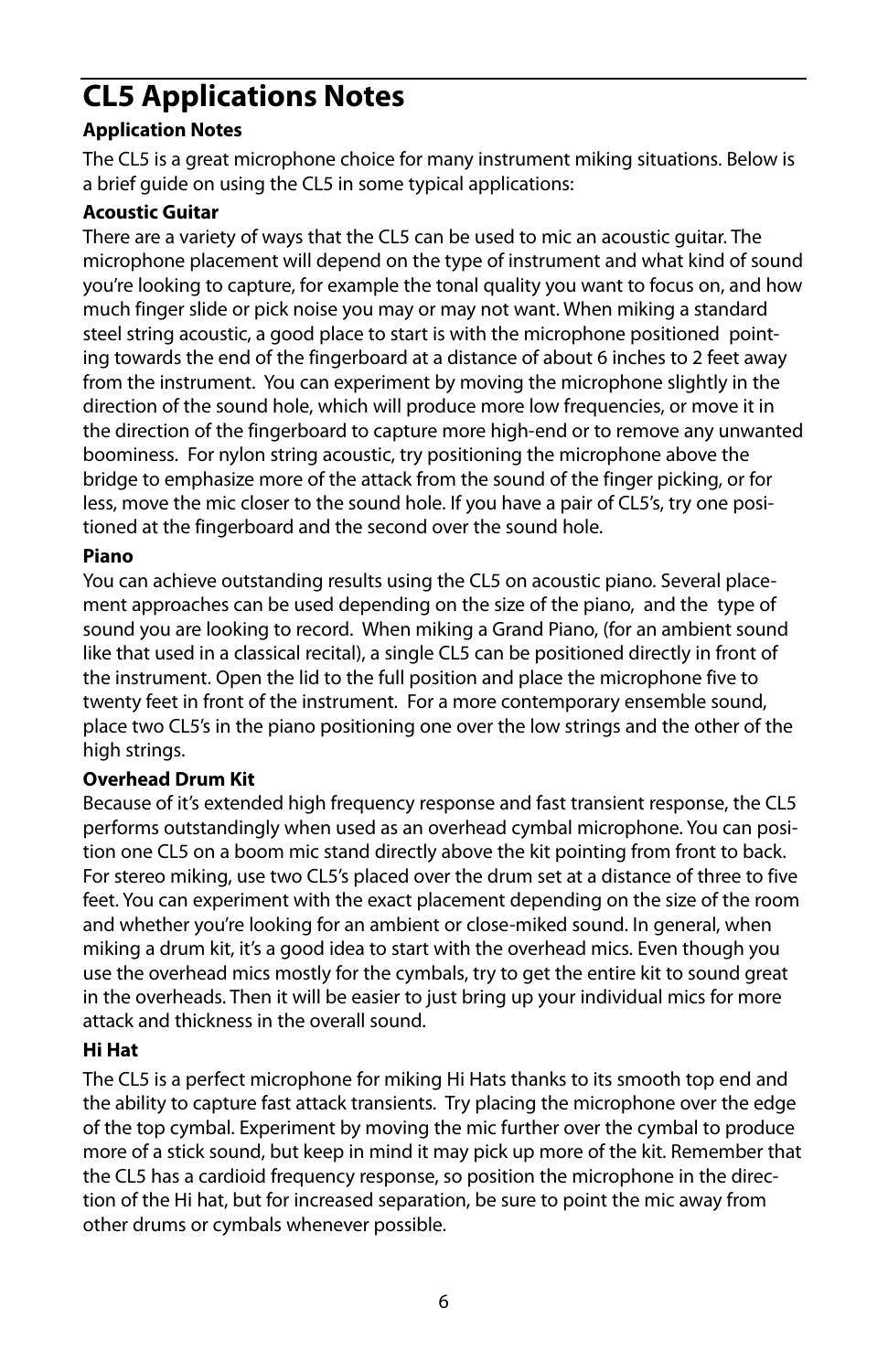# **Wiring Guide**

The CL5 can be connected to any mixer, mixer/amplifier, or mic preamp using a standard microphone cable. We recommend a high quality low noise mic cable like the Samson Tourtek TM20. Below is the wiring diagram for a standard mic cable if you choose to wire your own.